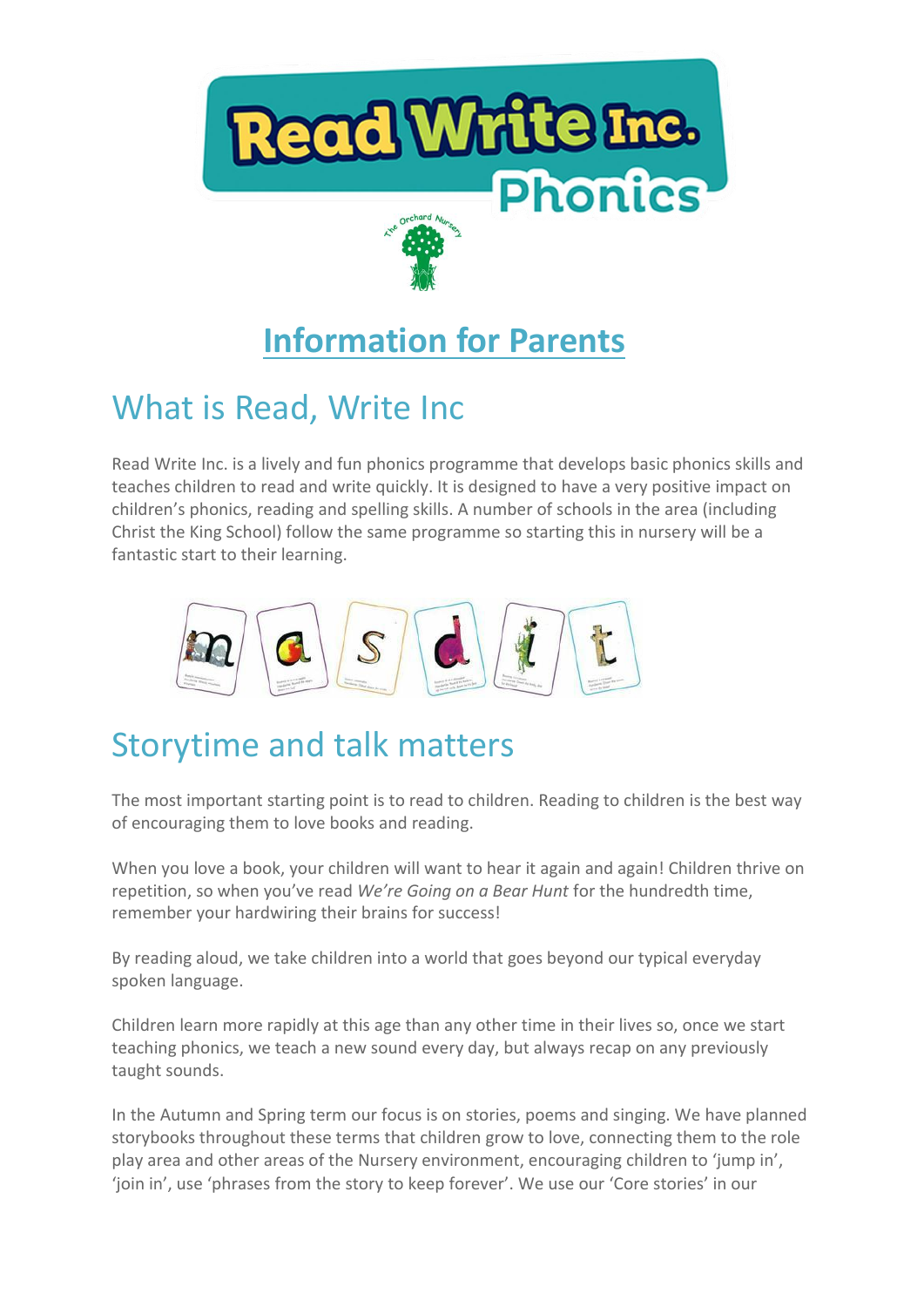curriculum and many others stories throughout the year that are carefully chosen so children learn thousands of new words, sustain attention, and deepen their knowledge.

These three things make the biggest difference to promoting language rich children:

- 1. Reading aloud
- 2. Teaching children poems and songs
- 3. Talking with children

# What is Phonics?

Phonics is a method of teaching reading by matching sounds to letters and groups of letters.

In the nursery, we will be teaching the first set of sounds (In Read write inc. phonics we call these speed sounds) This includes 25 single letter sounds:

*m a s d t i n p g o k u b f e l h r j v y w z x* (in this order)

And six two-letter sounds: th sh ch ng nk. These two letter sounds are called 'Special Friends'.

In the last term of Nursery, (Summer term - April-Aug 2022) before children go to reception they are taught the sounds of letters during a 15 minute Read, Write Inc session.

Please watch a Read Write Inc phonic session [here.](https://www.youtube.com/watch?v=pdBCtI3G1Lc&t=134s)

Our sessions with the children that will be starting reception in September 2022 will begin on Monday 25<sup>th</sup> April. If we feel your child is not quite ready for these sessions they will be able to watch from the side lines and gradually build up their confidence to join the group or teach them on a 1:1 basis during free play, or they may join the younger children in a different activity.

### Pure Sounds

When teaching children to say sounds, it's important to say pure sounds. This means that we say mmmmm not Muh or Em and lllllll not luh or El. This will really help children when they come to join sounds together to read words, because it's easier to put 'm-a-t' together to make 'mat' than 'Muh-a-tuh' or 'Em-ay-tee'

Click [here](https://www.youtube.com/watch?v=TkXcabDUg7Q) to listen to the pure sounds (note: we will not be teaching the set 2 sounds)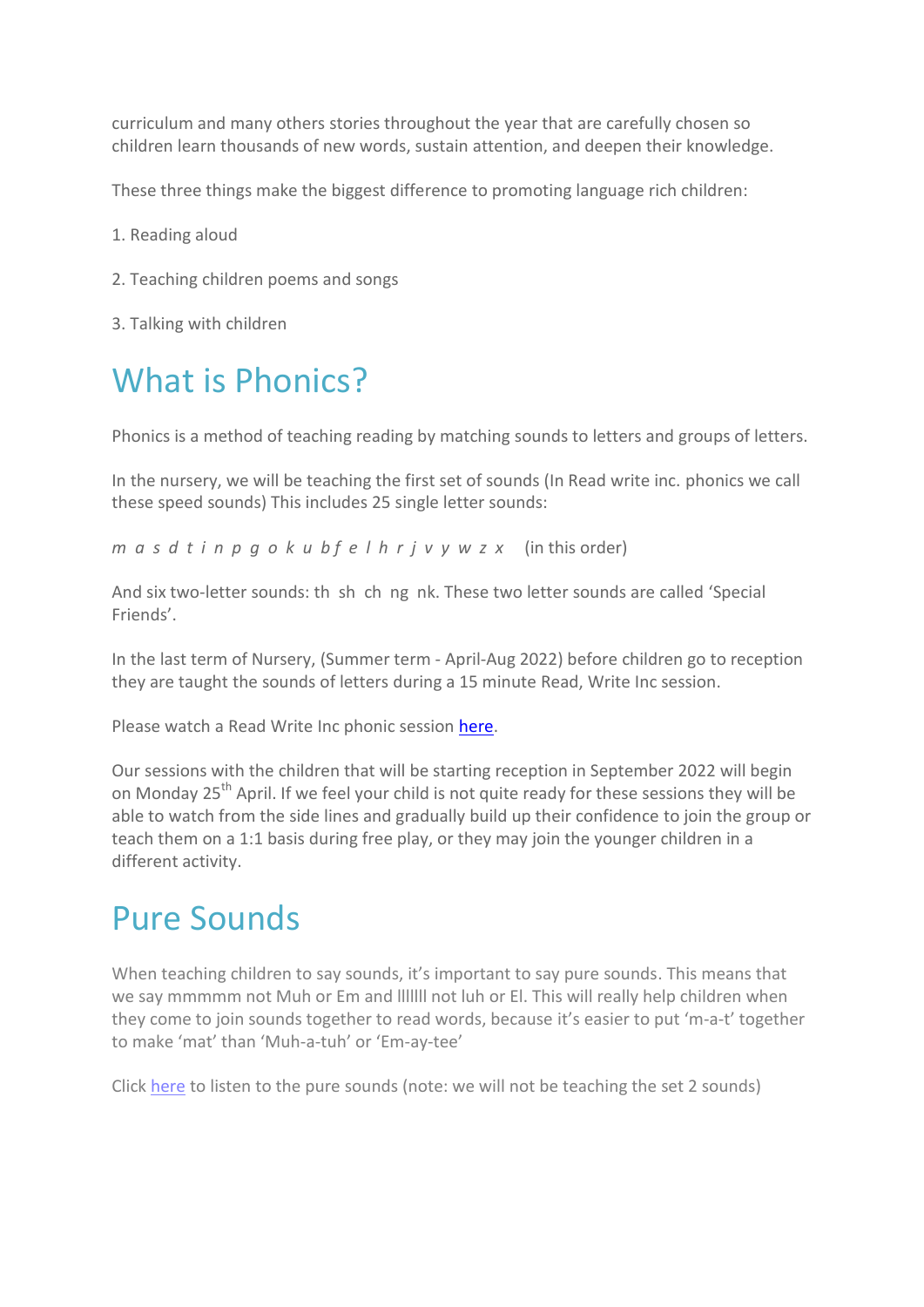# Fred Talk

Fred is a small toy frog used in Read Write inc. to help children practise blending sounds together. Fred can only speak in sounds so he needs children to say the words for him.

It is important that nursery use lots and lots of oral Fred Talk. This is where we say words in sounds and encourage children to work out what is being said. For example 'Can you touch your l-i-p (lip)' Let's run for the b-u-s! I spy something r-e-d.

Fred the frog is the 'Apples' best friend!



## Linking with Christ the King School

During the summer term (April-Aug) we liaise with the reception teachers at Christ the King school. Mrs Davis (EYFS Lead at Christ the King) will be coming over to read us stories and take a couple of Read, Write Inc sessions.

We will also be meeting up on the field with Christ the King Pre-school so we can start making friendships with those children who will also be going to school.

If your child isn't going to Christ the King, please don't worry, many other schools in the area follow Read, Write Inc and the session focuses on the pure sounds which is the main principles of Phonics and can be easily transferred.